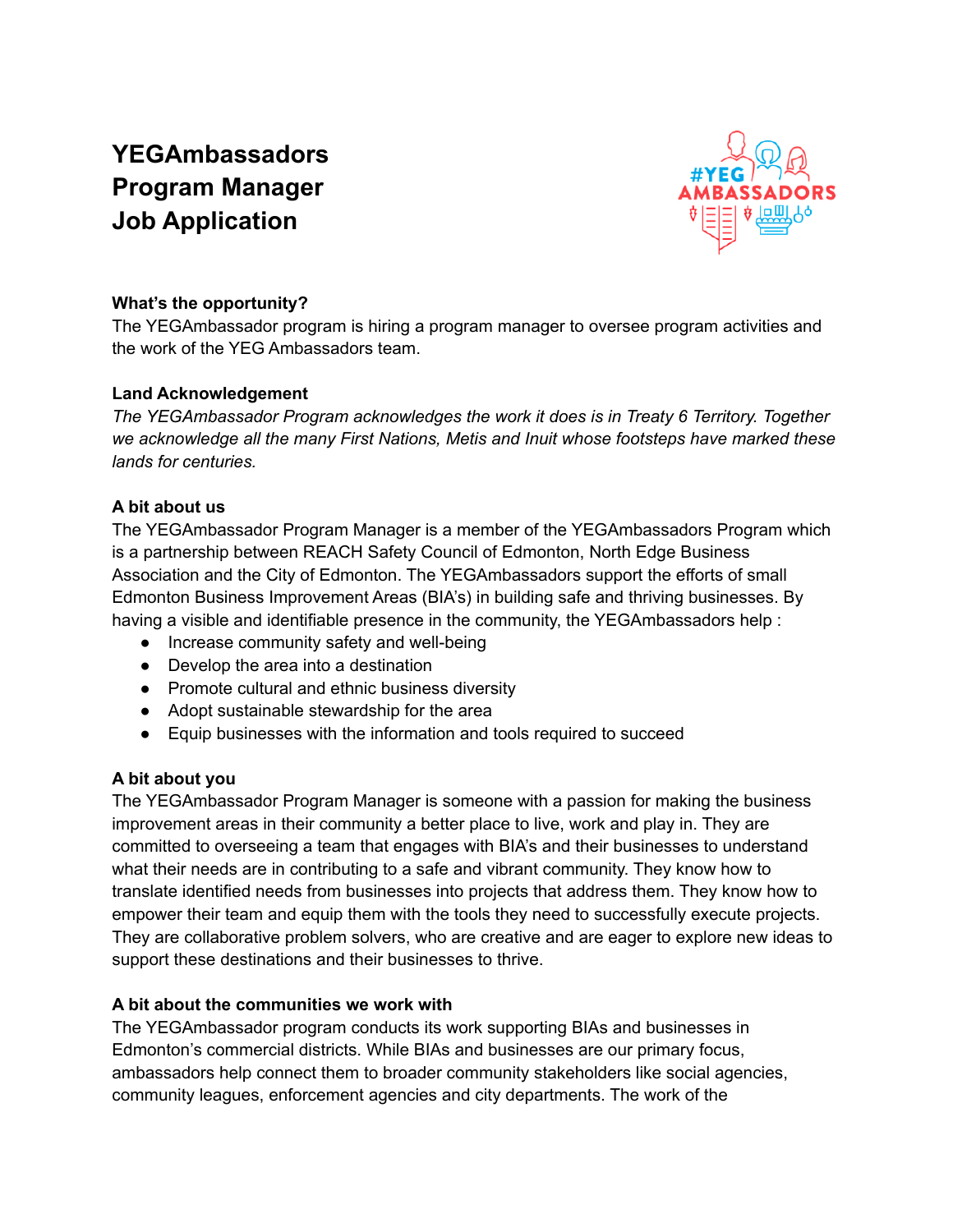YEGAmbassadors is embedded in diverse communities. We strive to reflect the uniqueness of these communities in language, culture, identity, ability, and experiences. We also engage deeply with all members of the community, inclusive of those who are newcomers, vulnerable and/or unhoused. We are seeking a Program Manager who can not only connect with these groups but develop relationships with them and between different stakeholders.

## **Interested? Apply before July 1, 2022**

To apply for this position, email a resume to hr@reachedmonton.ca, along with a cover letter that includes what you think the key elements are of a safe and vibrant business community. How do businesses contribute to the community? How does the community support businesses? How does everybody feel included and safe? What do you see your role in all of this?

## **Program Manager Responsibilities:**

- Successfully create and manage project plans that are within the scope of the YEG Ambassadors. Ensuring that timelines and reporting are adhered to and that the programs goals, objectives and outcomes are met.
- Manages budget and tracks expenditures.
- Plan and support community engagement activities including meetings, surveys, and interviews.
- Complete analysis and prepare summaries of engagement results to glean relevant information and formulate projects.
- Organize, chair, participate in, and document digital and in-person meetings
- Planning, promoting and attending community-based events
- Ability to be flexible to the needs of the area which may include occasionally working evenings and weekends
- Research and identify community assets and resources. Able to use social science methodologies to support the analysis of business needs.
- Oversee social media channels and community project websites
- Research grant opportunities for the initiative
- Complete funding applications in accordance with the funders requirements
- Experience working for and within steering committee or board environments .
- Knowledge of the core area communities and familiarity with complex dynamics of the social economic forces at play within those areas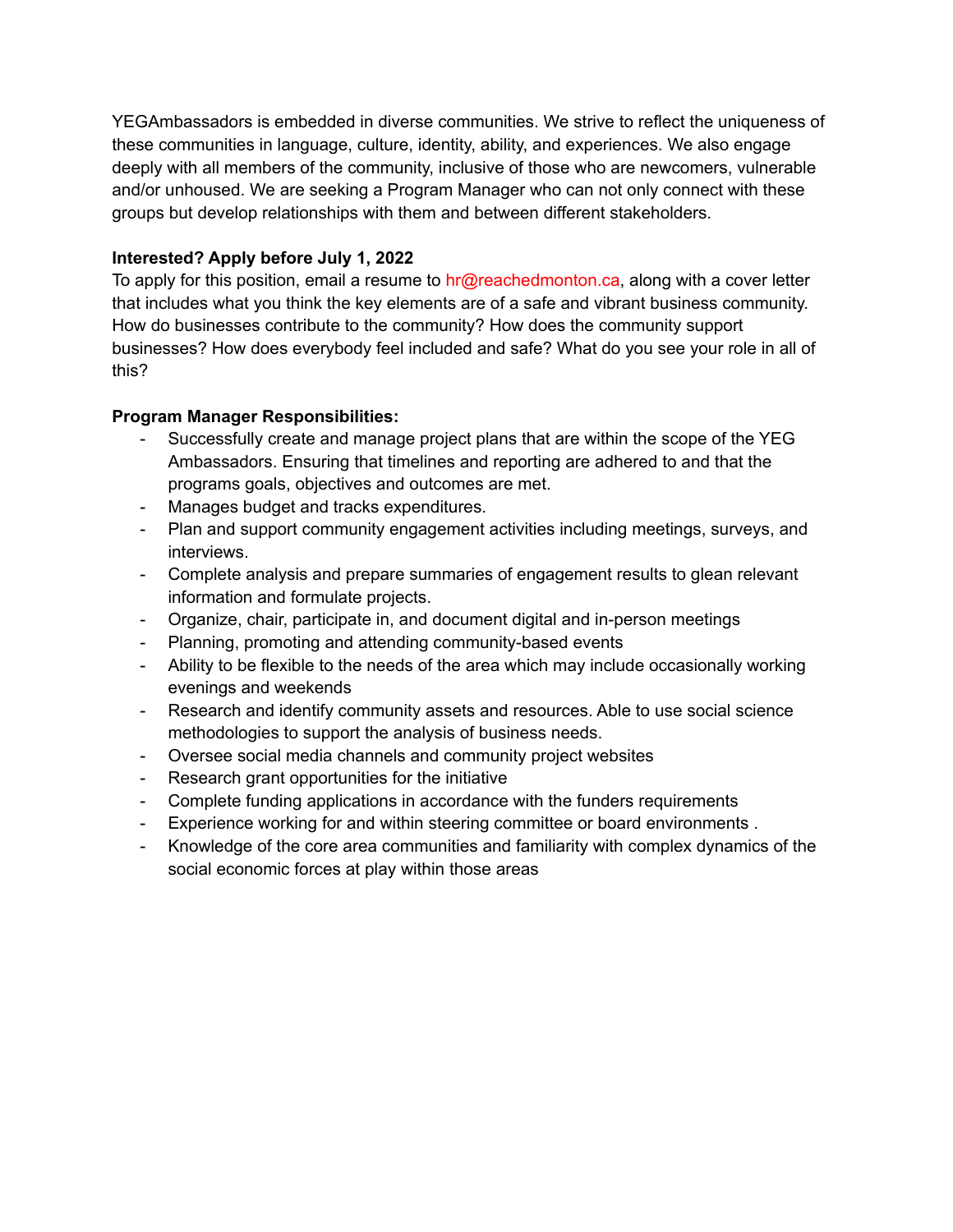#### **Program Manager's Requirements:**

- Strong interpersonal skills including the ability to provide leadership and build trust amongst a diverse team
- Able to maintain positive and professional relationships with diverse stakeholders
- Strong verbal, written, presentation and facilitation skills
- Ability to speak more than one language is preferred
- Understands community engagement practices and community economic development principles
- Able to work as part of a collaborative team
- Two years of experience in a related field with business exposure and relationships
- Supervisory experience in leading teams, performance management processes
- Social media and website maintenance skills (Facebook, Instagram, WordPress)
- Competency in Google applications (Docs, Sheets, Forms, Slides)
- Competency in virtual meeting platforms like Zoom
- Graphic design competency with Adobe Creative Suite programs are a strong asset
- Formal education in land use planning, business, economics, communications, social sciences, marketing, community development, civic engagement or related field with methodology in social sciences will be strongly considered
- The ability to critically self reflect and to be able to identify their learning requirements and an interest in growing their knowledge and abilities
- Experience working for and within steering committee or board environments
- Ability to operationalize the strategic direction provided by the steering committee into actions and objectives the team will accomplish.
- Knowledge of the core area communities and familiarity with complex dynamics of the social economic forces at play within those areas
- Supervision of Ambassador staff both direct employees and contracted in both street and in office settings
- Significant on-street working, walking in all weather conditions
- Adherence to and implementation of operational protocols, policies and procedures of the employer
- Professionalism and confidentiality are required
- Produce reports according to the requirement of funders

#### **Personal Attributes:**

- Ability to develop and maintain relationships with diverse communities
- Ability to work independently and with a team
- Ability to prioritize tasks and work on tight deadlines
- Ability to work flexible hours to accommodate community stakeholder schedules
- Commitment to promoting Equity, Diversity and Inclusion